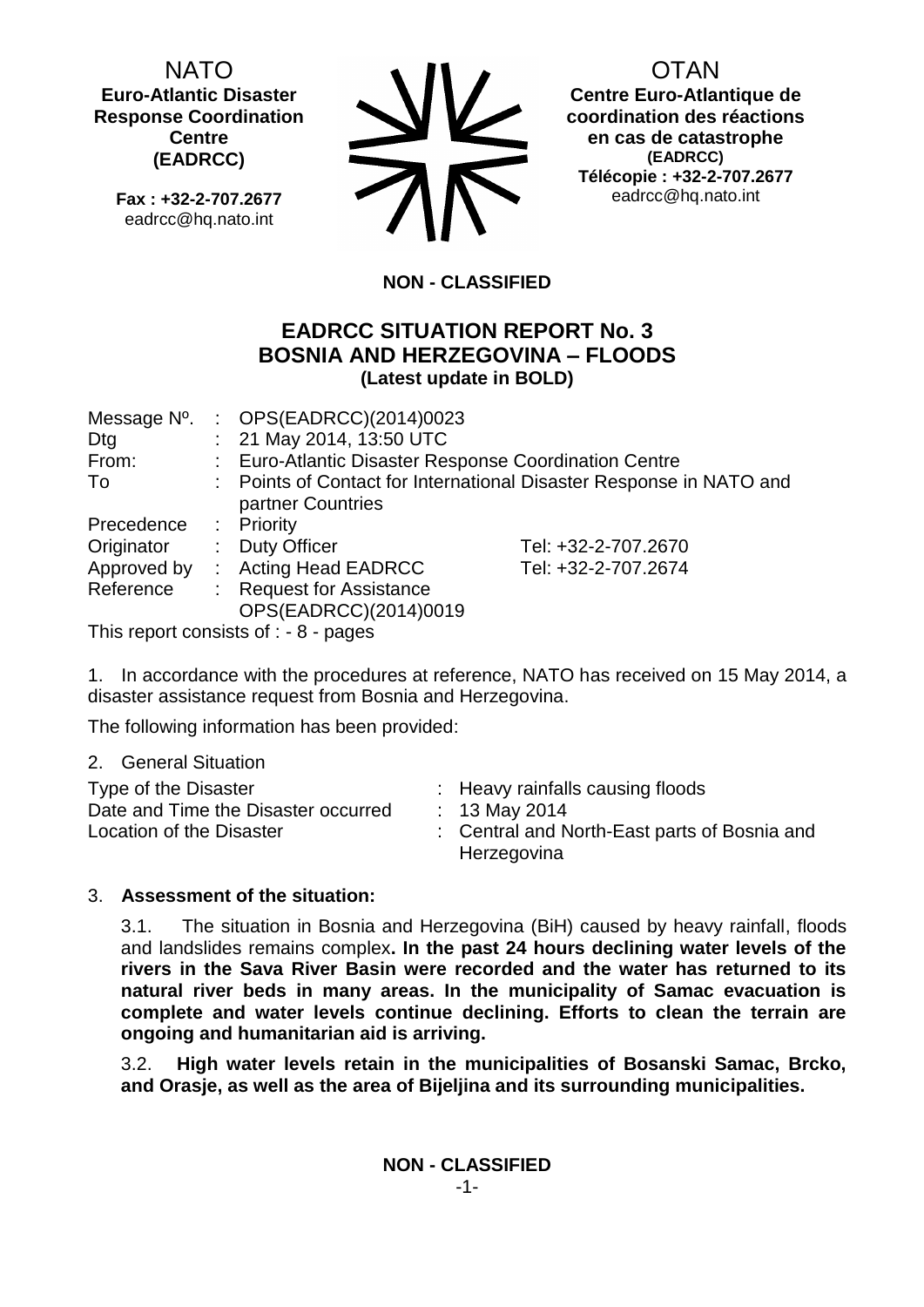

3.3. **On 19 May 2014, in Kopanice near Orasje a river embankment broke down threatening all settlements between Orasje and Brcko to be flooded. Actions were ongoing on 20 May 2014 in order to stabilise the situation. Water levels in these areas continue rising.**

3.4. About **2000** landslides have been reported in the last few days in the municipalities of Banovići, Čelić, Doboj East, Gradačac, Gračanica, Kalesija, Kladanj, Lukavac, Sapna, Srebrenik, Teočak, Tuzla, Živinice, Topcic Polje, Olovo. **The number of landslides is growing due to the fact that around 70% of the flood-affected areas are suspected to contain mines**. **The greatest danger from landslides exists in the municipalities of Tuzla, Kalesija, and Banovici. An increased risk from landmines also exists due to the dislodgement of minefields and their markings. Demining teams are engaged in the ongoing evacuation and rehabilitation operations from the consequences of landmines.**

3.5. Cases of infectious diseases have been reported in the flooded municipalities of Bosanski Brod, Bijeljina, Odzak, Orasje, Samac, Maglaj, Tuzla, Kakanj, Topcic Polje, Zenica, Gracanica, Tuzla, Sapna, Visoko, Zepce, Olovo, Doboj, Vares, Tesanj and Zavidovici. **The contamination of the water supply system poses a potential health threat, and proper strategies for the disposal of debris are needed. On 19 May 2014, the Federal Institute of Public Health warned of a high risk of infectious diseases epidemics in the affected areas.**

3.6. **The damage of infrastructure, houses and roads as well crops is huge. Many areas remain without access to running water and there is a shortage of bottled water, food, medication, and blankets. The electrical power grid was severely affected in some areas and is slowly being restored. Many areas remain without electricity and recovery may take time due to the absence of the necessary equipment and transformers. It is estimated that around 38.500 households are without electricity. Main roads are becoming increasingly functional, but side roads and over 20 bridges have been destroyed or damaged.**  The mobile network is not operational.

3.7. **One quarter of the country's population has been directly affected by the floods. Evacuees are being housed in hotels and schools. The number of injured has not yet been confirmed.**

4. **National resources available for disaster response and measures taken.** 

4.1. All national resources are heavily involved in dealing with the consequences of the disaster and additional resources for the evacuation of endangered people are necessary.

4.2. The BiH Presidency has authorized military support to civil authorities. The AFBiH have deployed five helicopters. The Government of BiH has authorized approximately 100.000 EUR for helicopter fuel.

### 5. **Assistance provided by Allied and partner nations and international organisations:**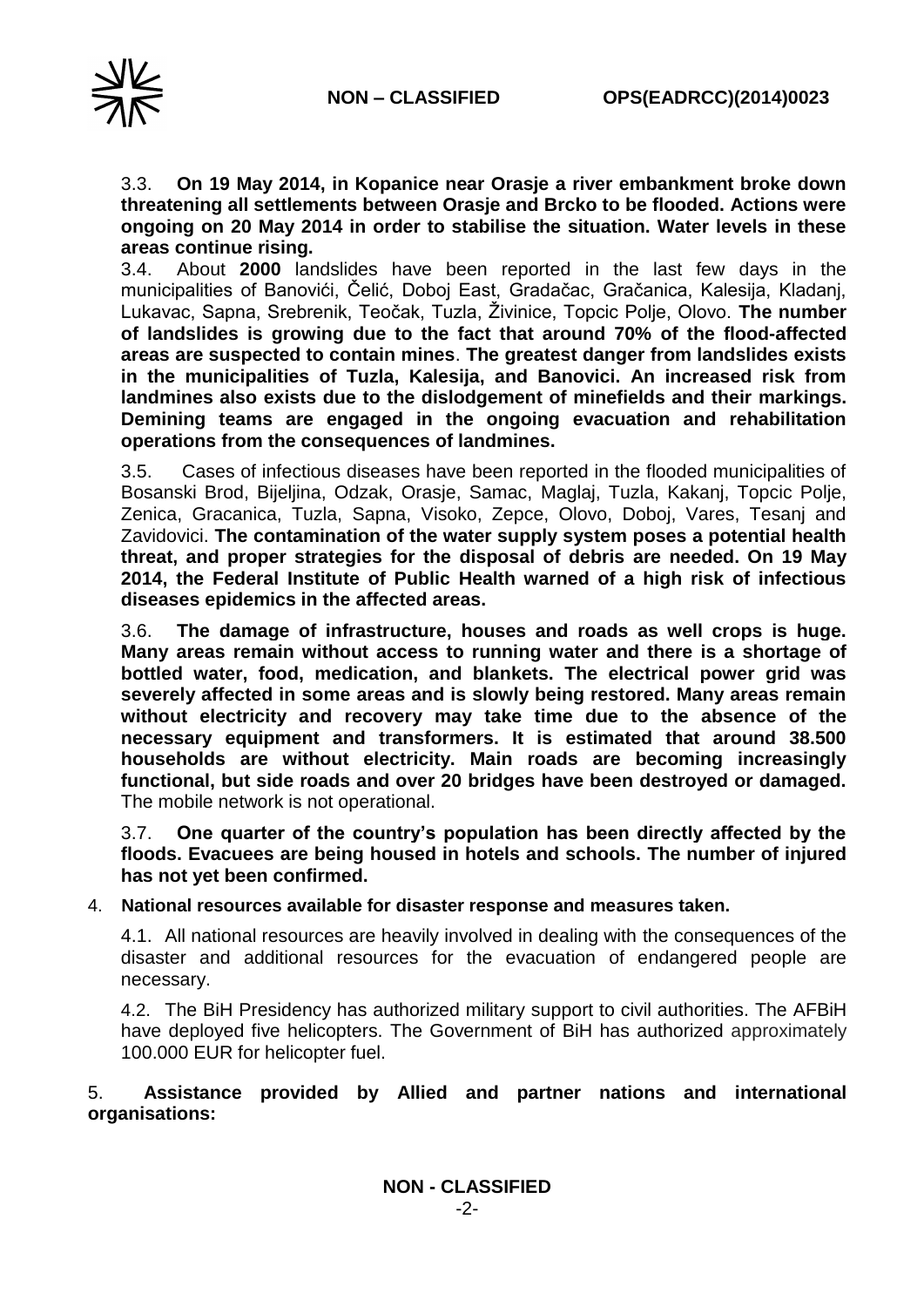

5.1. Albania provided assistance to BiH on 17 May 2014 in form of 5 boats and an operational team of 15 persons. For the transportation of their team and the boats they also had 2 minivans and 2 high practicability vehicles. The Albanian team is operating in Kopanice and Vicinovic.

Additionally, the Volunteer Centre of Albanian Civil Emergencies sent send six medical personnel to support the operations.

5.2. **Referring to the ongoing assistance provided by first responders of Austria under the Union Mechanism in BiH, due to operational reasons members of the Austrian team on site have to be replaced on 21 May 2014. The new team is comprised of 33 persons (Fire Brigade Association of Lower Austria and Austrian Water Rescue Association), 9 vehicles, 7 trailers and 4 motorized boats. They stand ready to conduct rescue operations using boats and up to a limited extent transport/logistic tasks in the area of Orasje.**

5.3. **Azerbaijan sent humanitarian aid, containing 11 motor boats of various kinds, 260 units of different size tents, 300 sleeping bags, 1500 blankets, 30 power generators, 20 units water pumps, sets of clothes for use in special chemical-bacteriological conditions, cranes and other necessary materials and equipments.**

5.4. Belgium offered 1 HCP module and 1 WPS through the EU ERCC mechanism with the following configuration: 3 vehicles with a Kuyken system: 24.000L/min with output pressure of 13 bars and 3 km of hoses (the most versatile configuration); 1 PEZ vehicle with 10.000 liters capacity and with an output pressure of 10 bars (suction limited to 8 meters); 1 alternator pump-crane with a capacity of 24.000 liters with output pressure of 3 bars; 2 container truck with crane; 1 pickup with mud pump of 5000 liters; 3 commando vehicles.

**Trucks with 27 military personnel equipped with high capacity pumps and water purification material left Belgium – arriving on 21 or 22 May 2014.**

5.5. Bulgaria sent tents and blankets.

5.6. **Croatia offered 12 helicopters with 15 people, a State Emergency Firefighting brigade with 11 firefighters, 3 vehicles carrying pumps, aggregates and rescue equipment, State emergency civilian protection brigade with 8 people, 4 vehicles, 3 tin boats with motors and other equipment, a Public Fire-fighting brigade with 6 people and 2 vehicles. The Government of Croatia decided to extend their deployment until 21 or 23 May 2014.**

5.7. The Czech Republic donated 182,000 EUR for humanitarian aid and offered 1.120 pieces of humanitarian aid kit containing cooking sets, medical kits, sets for preparation of drinking water, hygienic sets, personal safety kits, emergency blankets, and drinking water ready to use. Individual components of the kit are stored in a portable plastic container with a safety lid, which is designed as a measuring container that can be also used for preparation of drinking water.

The Czech Republic provided ground transport by 1 truck. Kits are packed on 7 pallets (160 pcs on each pallet). This offer of assistance was also addressed to the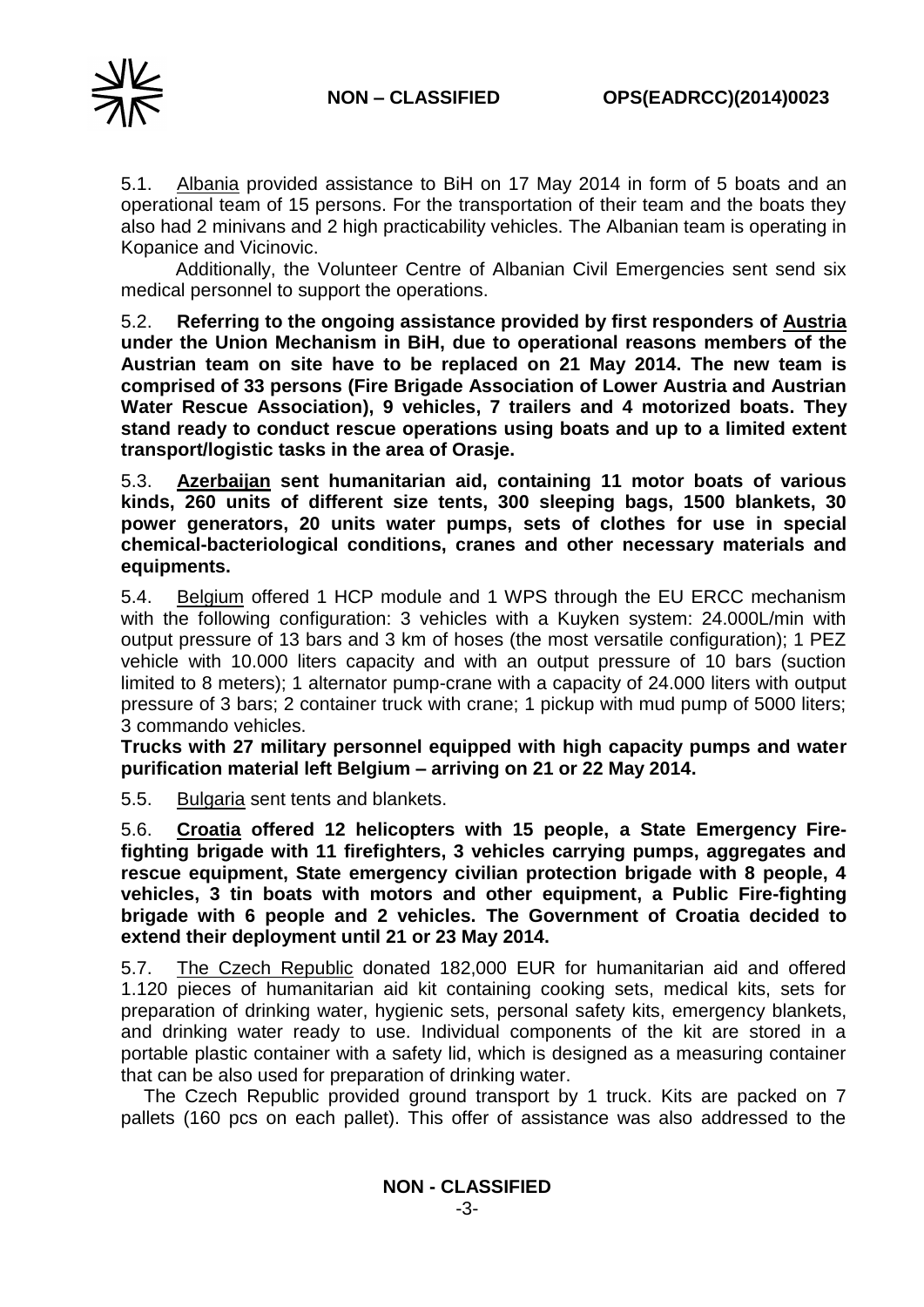

European Commission, Emergency Response Coordination Centre according to the request of assistance by BiH to the EU.

5.8. The former Yugoslav Republic of Macedonia<sup>1</sup> offered a team with 30 members and 6 boats as well as humanitarian aid.

5.9. **France sent two firefighters, a doctor and a water purification expert as well as water purification equipment, a mobile ambulance (tent 54 m 2 ) and other materials (boots, clothes etc.). They will be present in the affected areas until 26 May 2014.**

5.10. Germany offered a high capacity pumps module 18 May 2014. **Germany has offered two teams from the Agency for Technical Relief (THW), each team having 15 experts. The German Federal Government granted 350,000 EUR - humanitarian aid for BiH and Serbia. This money also covers the deployment of THW teams.**

5.11. **Hungary offered 100.000 sandbags.**

5.12. **Italy sent a contribution of 100,000 EUR through the Red Cross for immediate assistance.**

5.13. **On 17 May 2014, the Government of Japan decided to provide emergency relief goods worth 10 million yen (tents, blankets, sleeping bags, plastic sheets, portable water tanks, water tanks for the field, portable water pacificators, generators and etc.) to BiH through the Japan International Cooperation Agency (JICA). Japan is ready to provide high-tech flood alert monitoring equipment.**

5.14. **The high capacity pump module (Joint high capacity pump module BaltFloodCombat) is provided jointly by Estonia / Latvia / Lithuania.**

5.15. Luxembourg sent a team with 22 members, 5 boats, vehicles.

5.16. **Montenegro sent humanitarian aid** - **raincoats, boots, blankets, water cans, food, clothes and hygiene for babies, water, food in cans, clothes for adults.**

5.17. **Netherlands contributed with 50,000 EUR via the Dutch Red Cross.**

5.18. **Norway donated 5 million Norwegian Krones (615.000 EUR) for the emergency phase (funding for most immediate needs) and 16,5 million Norwegian Krones (2,3 million EUR) for the reconstruction phase (reconstruction of institutions and infrastructure such as schools, hospitals, roads and bridges that have been damaged by the flood).**

5.19. Romania offered a water purification system and a team.

5.20. Slovakia offered rescue teams and humanitarian aid (pumps, generators, bags, raincoats, rubber boots).

5.21. Slovenia provided a rescue unit (12 people) with four boats and two helicopters including crews and equipment necessary for evacuation.

<sup>-</sup> $1$  Turkey recognizes the Republic of Macedonia with its constitutional name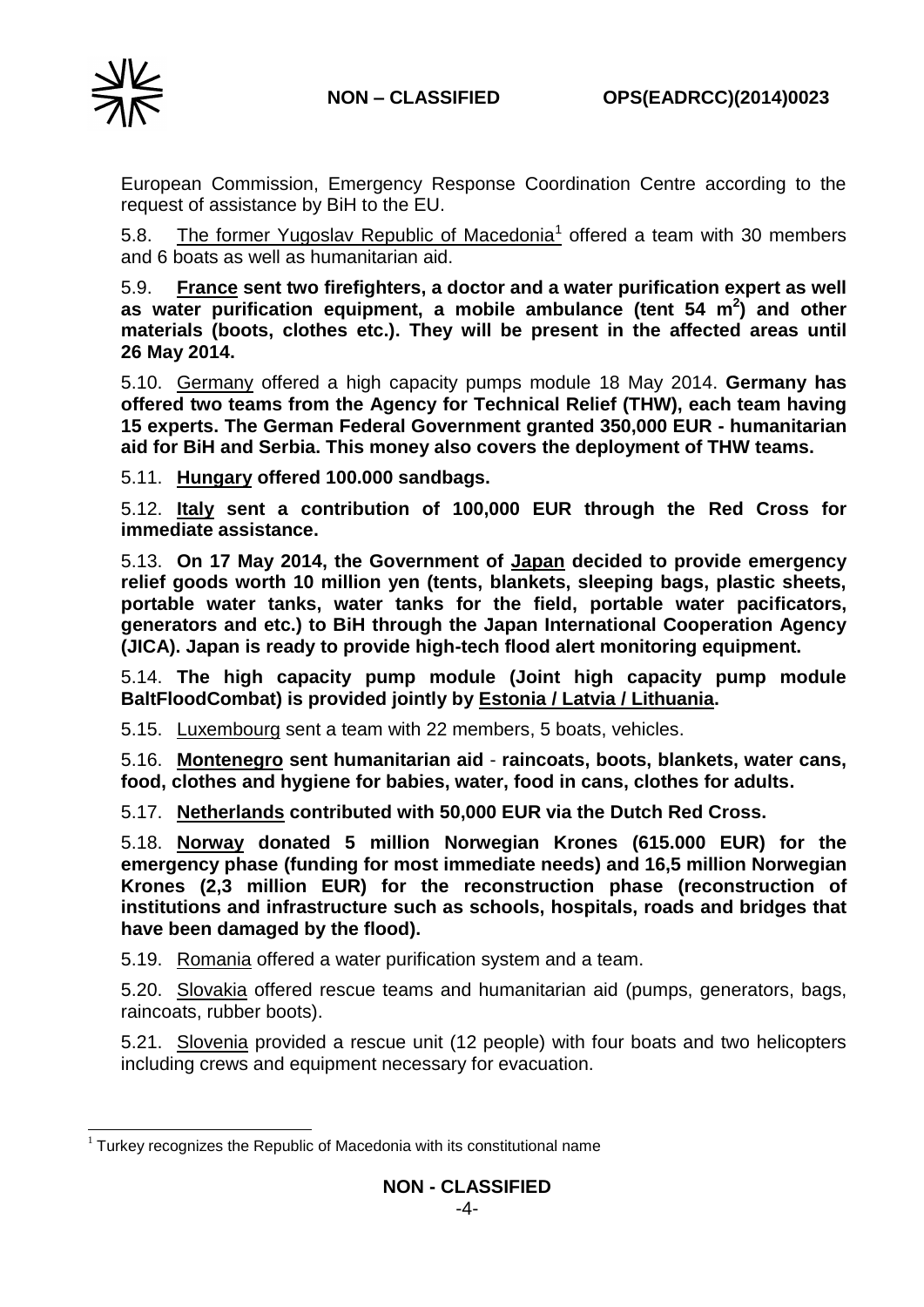

5.22. **The Government of Switzerland offered experts in dealing with water/sanitation and the environment in the flooding crisis. A helicopter from the Swiss KFOR contingent arrived in BiH on 20 May 2014. It is available to EUFOR operations in flooded areas during the next 24 hours.**

5.23. Turkey provided assistance through the Turkish battalion of EUFOR. **A convoy of 19 vehicles with humanitarian aid (hygienic stuff, clothes, drinking water, boots, white-ware, trunks, water evacuation systems, fire extinguishers, rescuing material, generators, diving equipment, first aid equipment, 2,250 blankets and kitchen-kits for 432 families) is on the way to BiH.**

5.24. The United Kingdom offered 4 boats, 2 kayaks and 33 persons.

5.25. **The United States offered 15 pumps for pumping water,** 257 sleeping bags, 400 bed sheets, 351 folding cots, 391 blankets, 410 sleeting mats, 14 space heater, 244 steel water cans, 1 kitchen utencils (box), 432 military mess kits, 3 kitchen equipment sets, 462 plastic water cans, 7 generator sets (5 kW), 239 fuel cans, 755 intrenching tools/shovels, 366 wet weather trousers, 90 men's overshoes/boots**.**

US donated 13 motorboats for Bjeljina and Orasje, water rescue modules and teams 19 May 2014.

5.26. The Red Cross is transporting patients on dialysis, evacuating people, delivering food, blankets, clothes, sponges, pumps, boots and disinfectants to the most affected communities throughout the country.

5.27. **Several agencies of the United Nations provided financial support and inkind assistance to various parts of the country.**

5.28. **The World Bank approved a 24 million USD credit for the Drina Flood Protection Project to Bosnia and Herzegovina.**

5.29. On 16 May 2014, **World Vision** disseminated 50 emergency packs in the areas of Olovo and Kelasija. Further 100 emergency packs were under preparation on Saturday, 17 May 2014. **On 19 May 2014, World Vision distributed the following: 3,513 items of food (bread, canned food, 10 kg of salami, etc), 13.581 liters of liquid (water, mineral water, juices, milk), 100 food and hygienic packages, 100 raincoats, 114 rubber boots, 6 shovels, 8 water pumps, 56 medicines, 860 hygienic items (diapers, toilet paper).**

|     | <b>Description</b>                                                   | <b>Effective Date</b> | Quantity |
|-----|----------------------------------------------------------------------|-----------------------|----------|
| 6.1 | Water filter                                                         | ASAP                  | 30,000   |
| 6.2 | Water purification systems (installations, min 20.000<br>liters/day) | <b>ASAP</b>           | 20       |
| 6.3 | Mobile kitchen                                                       | ASAP                  | 50       |
| 6.4 | Electrik water pump (220 V)                                          | ASAP                  | 150      |
| 6.5 | Petrol water pump                                                    | <b>ASAP</b>           | 350      |

### 6. **UPDATED list of requirements for international assistance**: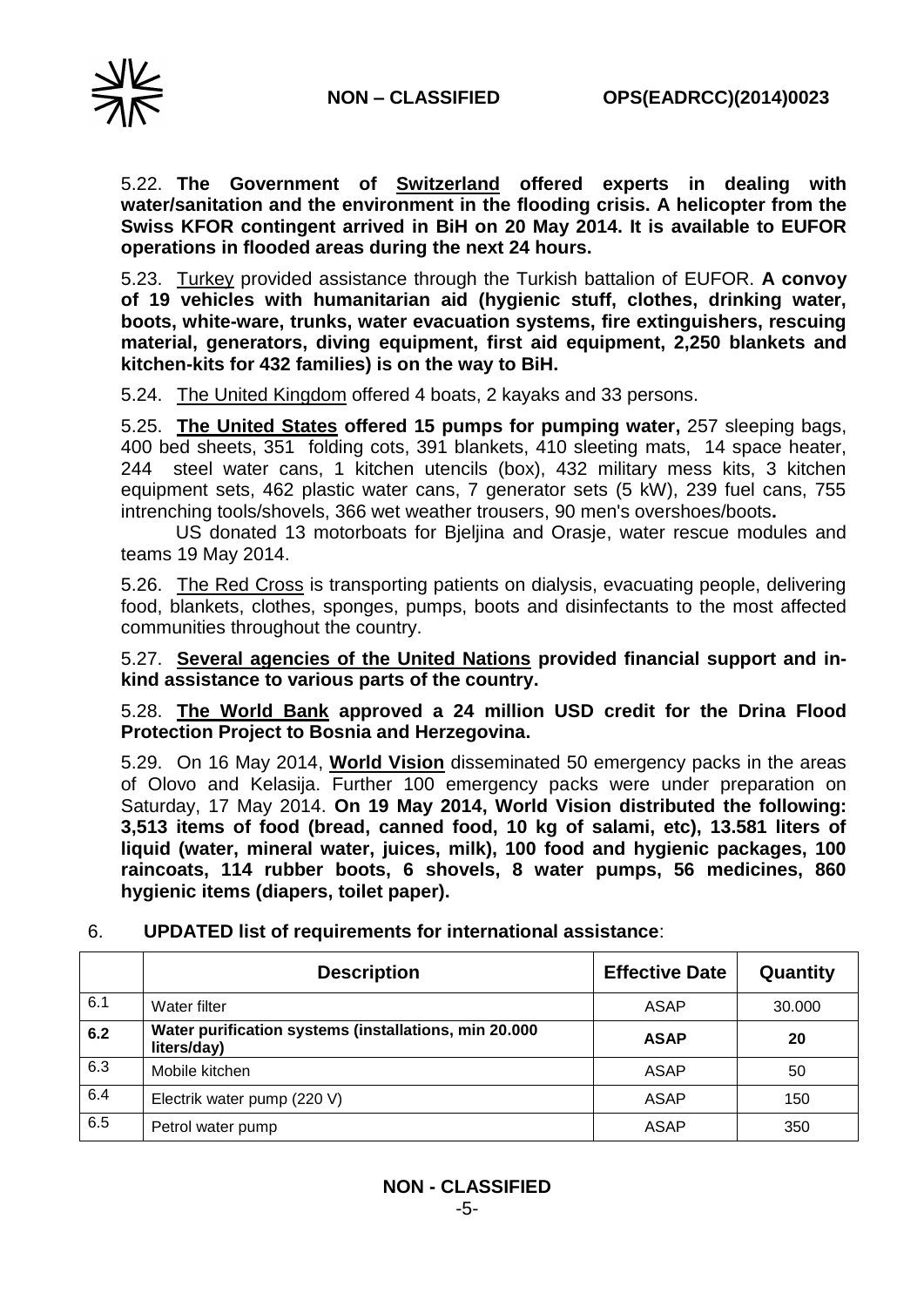

| 6.6  | Potable water tanks                                                                                                         | <b>ASAP</b> | 500                                      |
|------|-----------------------------------------------------------------------------------------------------------------------------|-------------|------------------------------------------|
| 6.7  | Silt pump                                                                                                                   | <b>ASAP</b> | 500                                      |
| 6.8  | <b>Garden cart</b>                                                                                                          | <b>ASAP</b> | 5.000                                    |
| 6.9  | Pump to the outflow hose                                                                                                    | <b>ASAP</b> | 1000                                     |
| 6.10 | Intake hose to pump                                                                                                         | <b>ASAP</b> | 500                                      |
| 6.11 | Suction basket for hoses (75 and 110 mm)                                                                                    | <b>ASAP</b> | 500                                      |
| 6.12 | Rechargeable flashlight                                                                                                     | <b>ASAP</b> | 3000                                     |
| 6.13 | Food package                                                                                                                | <b>ASAP</b> | 1000<br>tons/50.000                      |
| 6.14 | Food can (include foods for diabetics and pork (packed<br>separately))                                                      | <b>ASAP</b> | 100.000                                  |
| 6.15 | Food set for baby and kid                                                                                                   | <b>ASAP</b> | 10.000                                   |
| 6.16 | Fodder:<br>concentrate for cows;<br>concentrate for pigs;<br>milled corn;<br>$\overline{\phantom{a}}$<br>concentrated feed. | <b>ASAP</b> | 35 tons<br>20 tons<br>25 tons<br>20 tons |
| 6.17 | Various medicaments (pharmaceutical drugs, antibiotics)                                                                     | <b>ASAP</b> |                                          |
| 6.18 | Potable water                                                                                                               | <b>ASAP</b> | 500.000L                                 |
| 6.19 | Dehumidifier                                                                                                                | <b>ASAP</b> | 10.000                                   |
| 6.20 | Power generator (small and medium power)                                                                                    | <b>ASAP</b> | 300                                      |
| 6.21 | Blanket, sheet                                                                                                              | <b>ASAP</b> | 50.000                                   |
| 6.22 | <b>Boots</b><br>rubber boots;<br>fishing boots (type overalls)<br>other footwear;<br>miner's boots.                         | <b>ASAP</b> | 2.000<br>2.000<br>20.000<br>1.000        |
| 6.23 | Life jacket                                                                                                                 | <b>ASAP</b> | 1000                                     |
| 6.24 | Raincoat                                                                                                                    | <b>ASAP</b> | 3.500                                    |
| 6.25 | Tent (family-size)                                                                                                          | <b>ASAP</b> | 1000                                     |
| 6.26 | Personal hygienic items                                                                                                     | <b>ASAP</b> | 10.000                                   |
| 6.27 | <b>Disinfectants</b>                                                                                                        | <b>ASAP</b> | 50.000                                   |
| 6.28 | Spray pump for disinfectants                                                                                                | <b>ASAP</b> | 50.000                                   |
| 6.29 | Sponge mattress                                                                                                             | <b>ASAP</b> | 50.000                                   |
| 6.30 | Tools (shovels, brooms, rakes, pitchforks)                                                                                  | <b>ASAP</b> | 5.000                                    |
| 6.31 | Solar chargers                                                                                                              | <b>ASAP</b> | 1000                                     |
| 6.32 | Outboard engine for boats (various power)                                                                                   | <b>ASAP</b> | 100                                      |
| 6.33 | Boats:<br>various size<br>aluminium                                                                                         | <b>ASAP</b> | 100<br>30                                |
| 6.34 | <b>Emergency health kit</b>                                                                                                 | <b>ASAP</b> | 50.000                                   |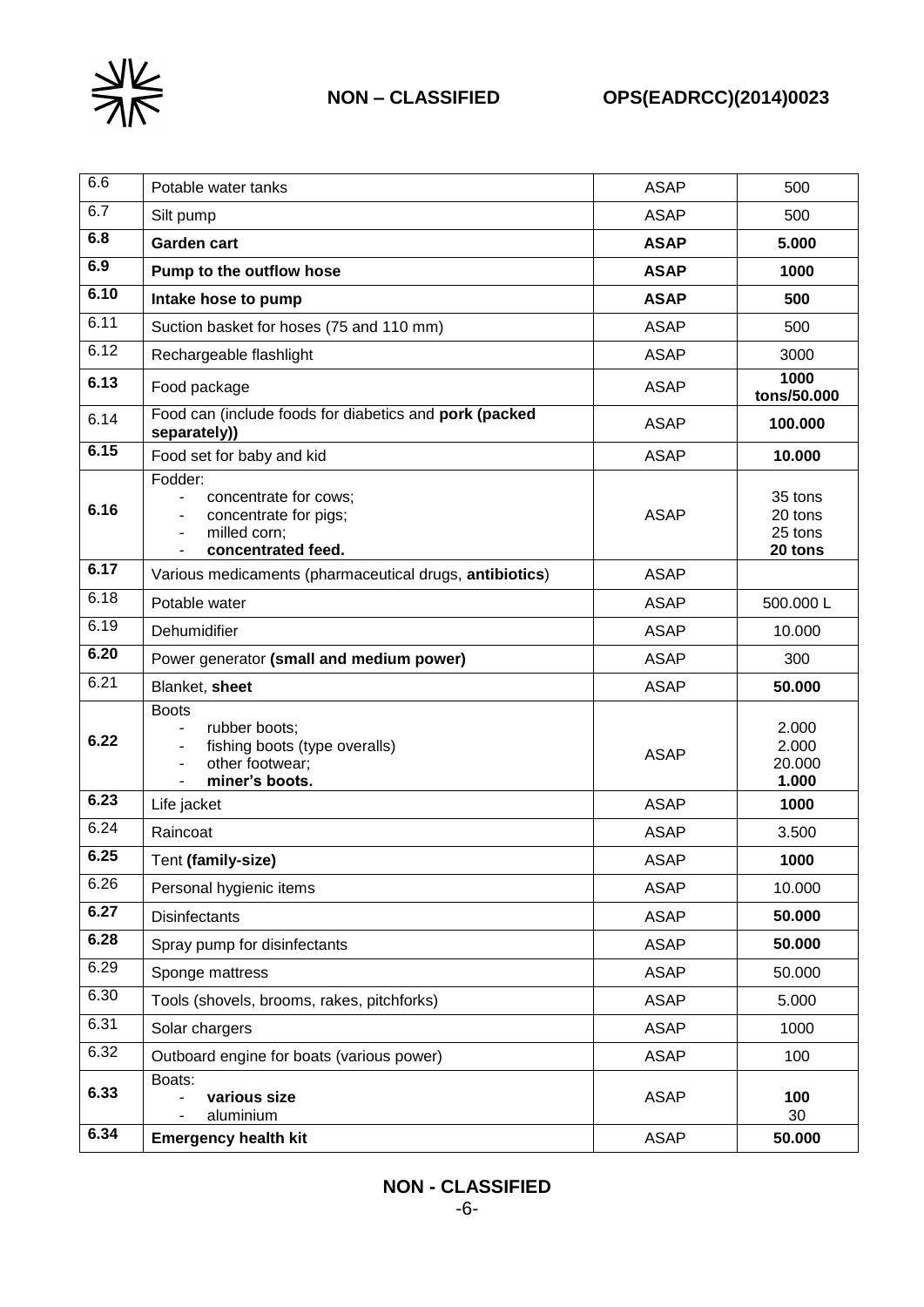

# **NON – CLASSIFIED OPS(EADRCC)(2014)0023**

| 6.35 | Stretcher for the wounded (aluminium)                                                                        | <b>ASAP</b> | 200            |
|------|--------------------------------------------------------------------------------------------------------------|-------------|----------------|
| 6.36 | Candles                                                                                                      | <b>ASAP</b> | 35.000         |
| 6.37 | Canister for water (15-20 L)                                                                                 | <b>ASAP</b> | 15.000         |
| 6.38 | Canister for fuel (20 L, metal)                                                                              | <b>ASAP</b> | 1000           |
| 6.39 | Alpinist rope (thickness 8-10 mm, length max. 60-100 m)                                                      | <b>ASAP</b> | 300            |
| 6.40 | Substances and means for disinfecting water and wells                                                        | <b>ASAP</b> | 5.000          |
| 6.41 | Heaters (home use)                                                                                           | <b>ASAP</b> | 1000           |
| 6.42 | Diapers (for children, adults)                                                                               | <b>ASAP</b> | 5.000          |
| 6.43 | Incinerators for dead animals (bigger than 3 tons)                                                           | <b>ASAP</b> | 10             |
| 6.44 | Rescue equipment in the water and under                                                                      | <b>ASAP</b> | 100 packs      |
| 6.45 | Equipment for rescue from the ruins                                                                          | <b>ASAP</b> | 20 packs       |
| 6.46 | Thermal imaging cameras                                                                                      | <b>ASAP</b> | $\overline{2}$ |
| 6.47 | Underwater camera                                                                                            | <b>ASAP</b> | 5              |
| 6.48 | Sonars                                                                                                       | <b>ASAP</b> | 10             |
| 6.49 | Machines and vehicles in rough terrain                                                                       | <b>ASAP</b> | 10             |
| 6.50 | Machines for site remediation / cleaning                                                                     | <b>ASAP</b> | 30             |
| 6.51 | Mobile SUVs                                                                                                  | <b>ASAP</b> | 20             |
| 6.52 | Means of communication (satellite phones)                                                                    | <b>ASAP</b> | 5              |
| 6.53 | <b>Rescue ring</b>                                                                                           | <b>ASAP</b> | 100            |
| 6.54 | <b>Water barriers</b>                                                                                        | <b>ASAP</b> | <b>50 KM</b>   |
| 6.55 | HF transceiver suitable for use in emergency situations (with<br>additional equipment and multiband antenna) | <b>ASAP</b> | 50             |
| 6.56 | VHF / UHF handheld radio                                                                                     | <b>ASAP</b> | 200            |
| 6.57 | Repeater VHF or UHF band scope Hamradio with duplexer<br>and antenna                                         | <b>ASAP</b> | 3              |
| 6.58 | Masks and gloves                                                                                             | <b>ASAP</b> | 7.000          |

7. Points of Entry to be determined on bilateral basis.

### 8. **The Operational Points of Contact in Bosnia and Herzegovina can be reached in the following ways:**

| Name:                   | Mirnesa Softic                                 |
|-------------------------|------------------------------------------------|
| Organisation:           | Ministry of Security of Bosnia and Herzegovina |
| Telephone:              | +387 33 492 778                                |
| Mobile phone:           | +387 61 294 030                                |
| Fax:                    | +387 33 555 715                                |
| e-mail:                 | ocbh112@msb.gov.ba                             |
| <b>Operating hours:</b> | 24/7                                           |